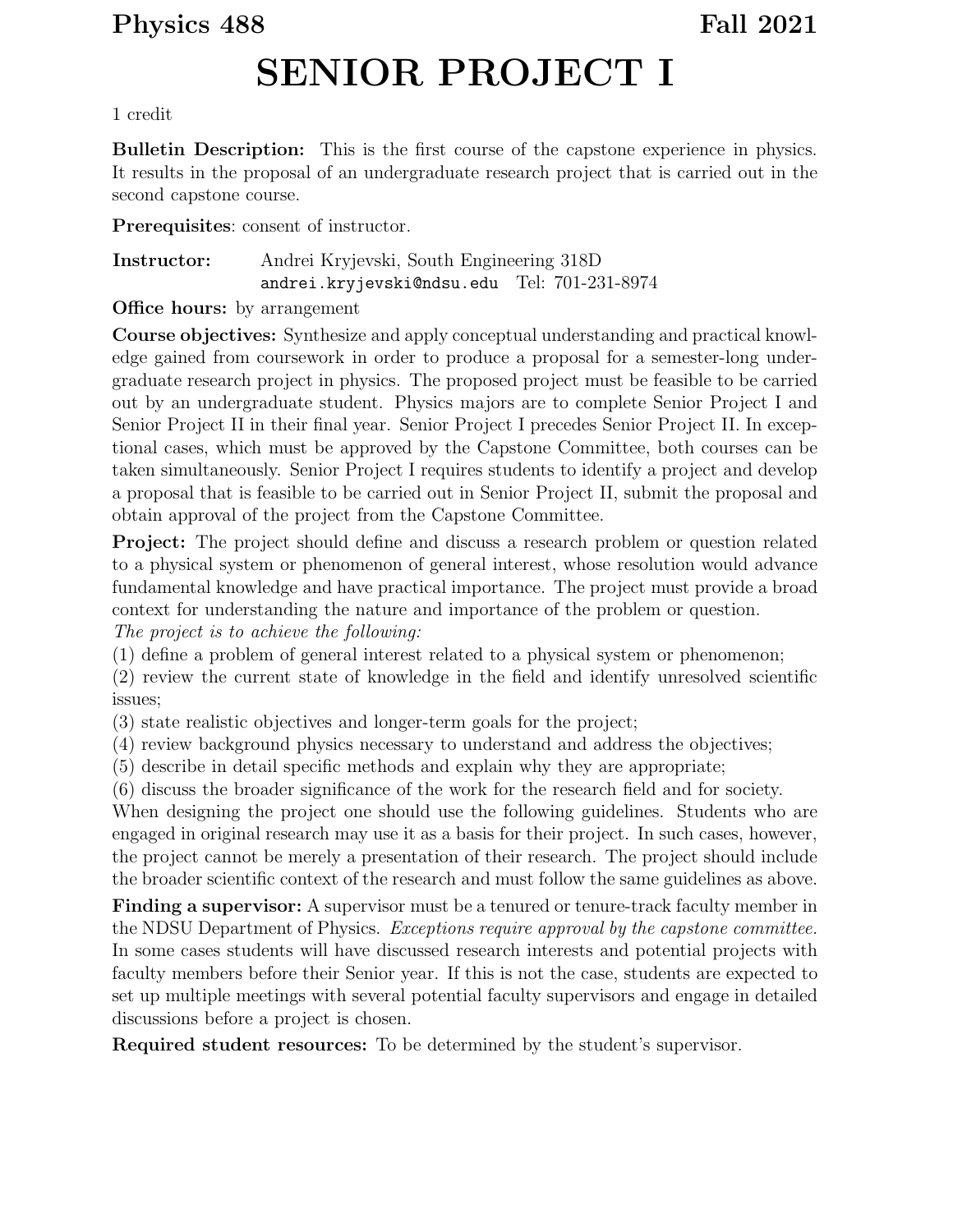Course Schedule: There are no formal class meetings, except for the organizational meetings in the first two weeks of the semester. But the students are required to meet with the Capstone Committee every two weeks to report progress. No later than the October 29, 2021 students must submit to the Capstone Committee a proposal (2-3 pages total), including  $(1)$  the name of the faculty supervisor,  $(2)$  a tentative title, and  $(3)$  a project description, including motivation, objectives, methods, and a plan/timeline. All proposals will undergo review, resulting in approval or revision requests. Also, students will prepare and present a 10 minute oral presentation of the proposal to the committee, which all students must attend. This presentation and project approval by the Capstone Committee prior to the end of the semester is required for a passing grade.

Students who receive approval prior to the semester end are strongly encouraged to start working on their research project.

Grading: Grading decisions are made by the Capstone Committee. Grading is pass/fail. An oral presentation and a proposal approval by the Capstone Committee are required for a passing grade.

## Health and Safety Expectations, Attendance:

• According to NDSU health regulations, a proper face covering must be worn for all face-to-face class activities. Students must follow NDSU guidance on face coverings, physical distancing, and sanitation.

• Do not come to class if you are sick. You can ask any questions you have remotely.

• I will be flexible regarding deadlines for students who are experiencing illness or other challenges related to COVID-19. Please contact me as early as possible if you think you may not be able to complete an assignment or participate in the course due to illness.

• NDSU requires students to wear face coverings in classrooms. Wearing face coverings helps reduce the risk to others in case you are infected but do not have symptoms.

• You must properly wear a face covering (covering both the mouth and nose) for the entirety of the class.

• If you fail to properly wear a face covering, you will not be admitted to the classroom. The following will be used as needed: referral to Dean of Students Office or administrative removal from class.

• Students who cannot wear a face covering due to a medical condition or disability may seek accommodation through Disability Services

(701-231-8463; https://www.ndsu.edu/disabilityservices/).

• Disinfecting supplies are provided for you to disinfect your learning space. You may also use your own disinfecting supplies.

• Students should observe social distancing guidelines whenever possible. Students should avoid congregating around instructional space entrances before or after class. Students should exit the instructional space immediately after the end of class to ensure social distancing and allow for the persons attending the next scheduled class to enter the classroom.

• In accordance with NDSU Policy 601, failure to comply with instructions, including this syllabus, may be handled according to the Code of Student Conduct resolution process and may result in disciplinary sanctions.

The academic community is operated on the basis of honesty, integrity, and fair play.